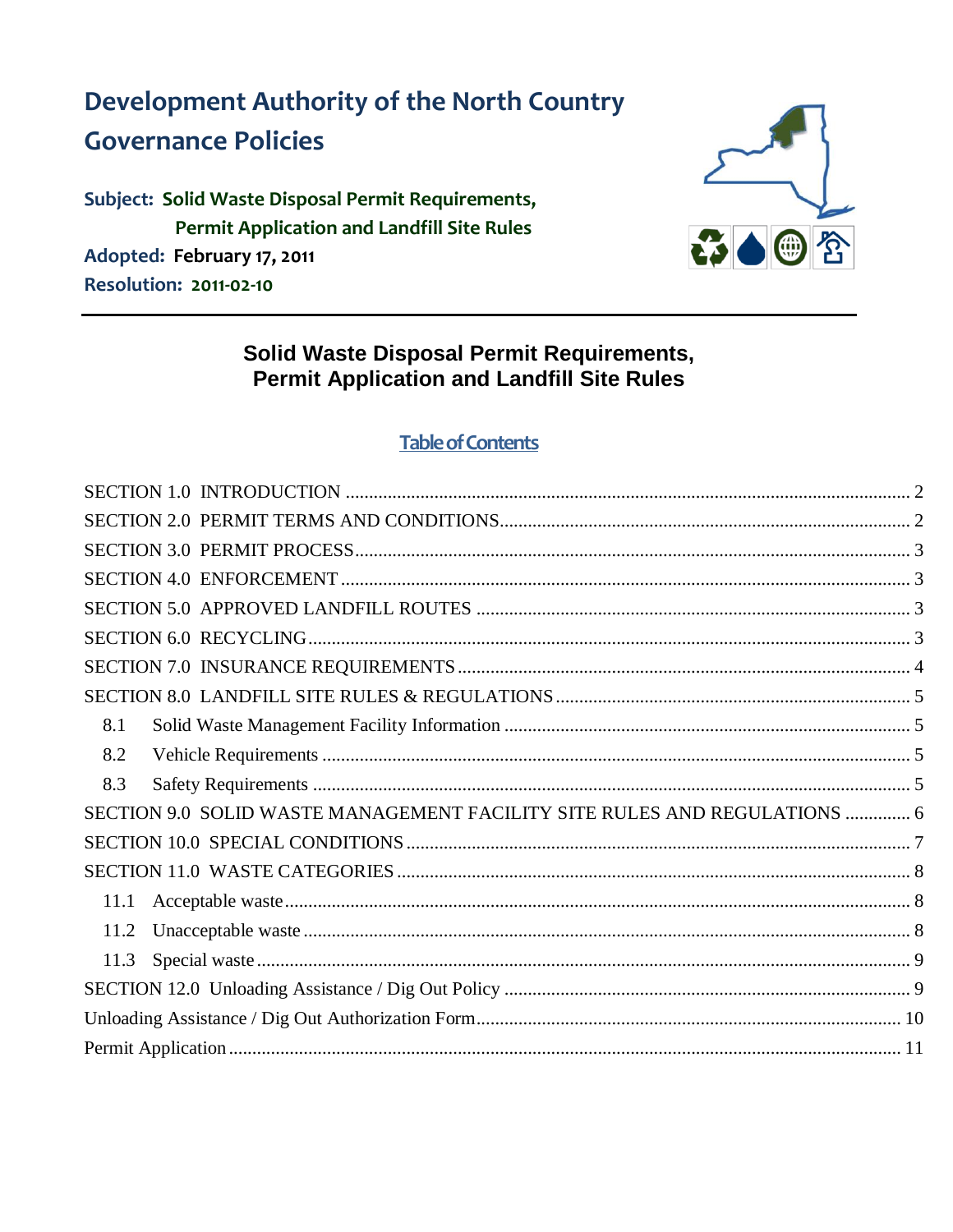All companies, haulers, municipalities or other entities shall obtain a permit issued by the Development Authority of the North Country authorizing the Permit holder to dispose of solid waste at the Authority's regional landfill in Rodman, NY.

- **1.1** Any Permit issued by the Authority shall be subject to the terms, conditions, rules and regulations set forth hereunder, in the Local Laws, as well as any other applicable laws, statutes, ordinances, rules, regulations and procedures.
- **1.2** The Authority reserves the right to deny a Permit to any hauler, company, partnership, municipality or other entity that it deems unfit based on prior activities, information submitted in the Permit application or obtained from reliable sources.
- **1.3** The Authority reserves the right to revoke any Permit for failure to comply with the terms, conditions, rules and regulations set forth hereunder and/or set forth in the Local Laws, as well as any other applicable laws, statutes, ordinances, rules, regulations and procedures.
- **1.4** The Authority reserves the right to refuse to renew a Permit in the event the Permit holder has failed or is failing to comply with terms, conditions, rules and regulations set forth hereunder, and/or set forth in the Local Laws, as well as any other applicable laws, statutes, ordinances, rules, regulations and procedures.
- **1.5** Failure to comply with the terms, conditions, rules and regulations, and requirements of a Permit issued hereunder and/or failure to comply with the Local Laws, shall subject any such Permit holder to penalties, including, but not limited to, monetary penalties and/or revocation of the Permit holder's Permit.

#### <span id="page-1-0"></span>**SECTION 2.0 PERMIT TERMS AND CONDITIONS**

- **1.** This Permit shall be renewed in accordance with the provisions set forth in these procedures.
- **2.** The Permit holder shall comply with all Federal, State, County, municipal and Authority requirements, statutes, laws ordinances, rules and regulations.
- **3.** The Permit holder shall respond to any notice it receives from the Authority which requests a response in the fashion and within the time set forth in any such notice.
- **4.** All loads of solid waste shall be tarped at the time of delivery to the Authority's landfill. Failure to tarp or cover loads arriving at the landfill may result in additional fees charged.
- **5.** The permit holder shall use only the routes designated in the permit application for delivery of solid waste to the Authority's Landfill. (See Section 5.0)
- **6.** Solid waste and recyclables shall not be commingled at any time (See Section 6.0)
- **7.** The Permit holder shall procure and maintain vehicle and general liability insurance throughout the term of the Permit. (See Section 7.0)
- <span id="page-1-1"></span>**8.** Waste will be accepted only from Jefferson, Lewis, St. Lawrence and Hamilton Counties unless authorized in advance. Exceptions are if the material to be disposed is considered a beneficial use material.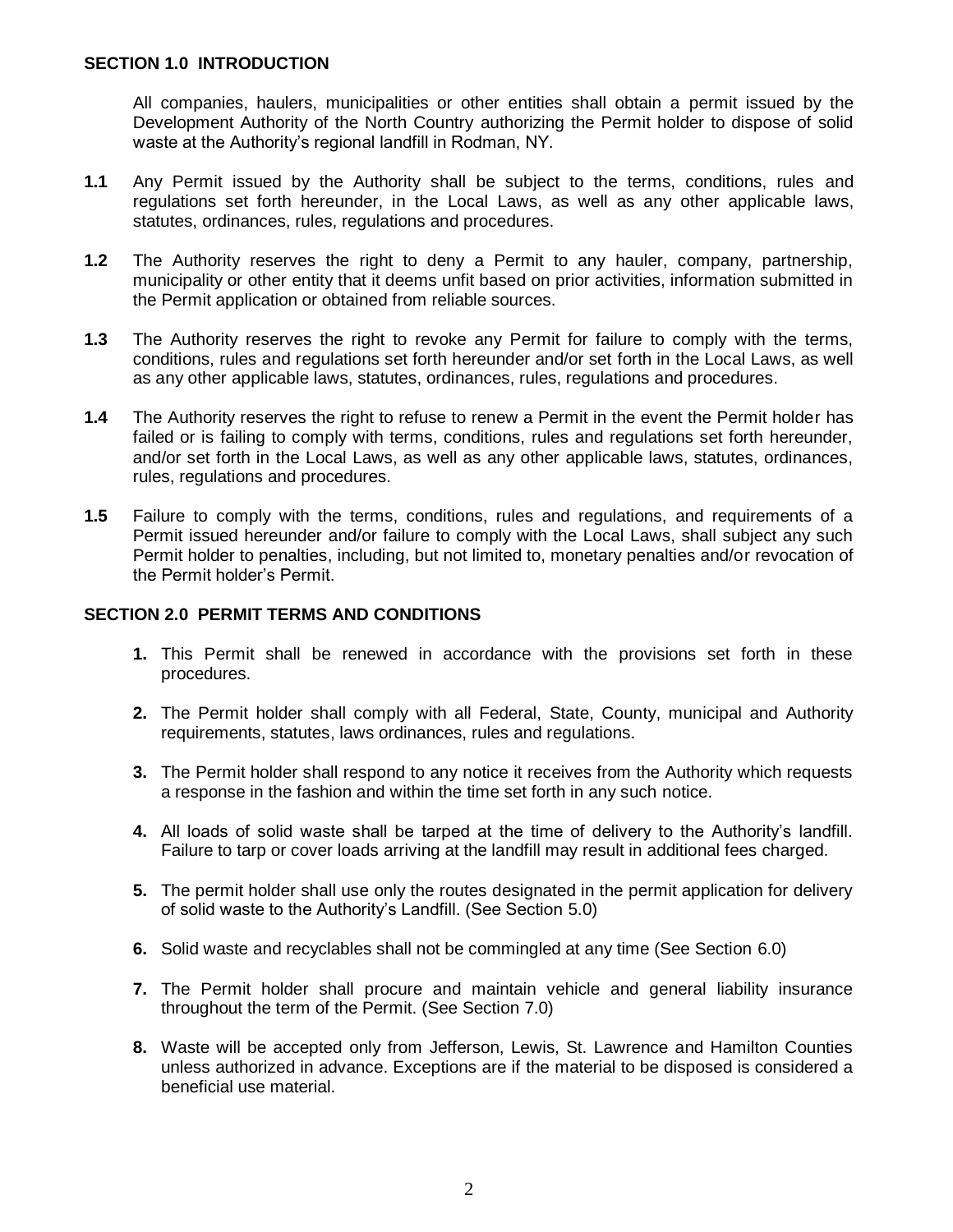#### **SECTION 3.0 PERMIT PROCESS**

- **3.1** Companies, haulers, municipalities or other entities must apply for and be granted a SWMF Waste Disposal Permit. Permits are valid for a period of one year, from April 1<sup>st</sup> through March  $31<sup>st</sup>$ . Permit applications received after April 1<sup>st</sup>, but before March  $31<sup>st</sup>$ , will be valid only through March 31<sup>st</sup>. The permit application form must be filled out completely and submitted along with the appropriate fees and required documentation or it will be returned or denied at the Authority's discretion. Applicants shall supply a Certificate of Insurance to the Authority at the time their application is submitted.
- **3.2** Upon receipt of the Permit application, Authority staff shall review the application for completeness and accuracy. If information presented by the applicant is accurate and complete, and applicant deemed fit to be issued a Permit, the Permit will be granted.
- **3.3** A Permit renewal will be sent prior to expiration. The renewal application must be completed and returned along with any required fees and documentation before the expiration of the current Permit. Failure to submit the renewal application or provide the required fees and documentation will result in the expiration of the hauler's Permit. A new and complete application must then be submitted for reinstatement.
- **3.4** Upon issuance of a Permit, the hauler will be given an identification decal for each vehicle that has been registered on the permit application and for which the registration fee has been submitted. The decal is specific to the vehicle and shall not be affixed to any other vehicle for any reason. The hauler must complete the vehicle registration form and remit the appropriate fee for any vehicle that he wishes to add to his Permit. The form may also be used to update any information about existing permitted vehicles, such as license plate changes. There will be no charge for modifications of that nature.

#### <span id="page-2-0"></span>**SECTION 4.0 ENFORCEMENT**

Failure to comply with any provision of relevant Federal, State or Local laws or these Rules and Regulations, may subject the Permit holder to revocation of their permit, fines, reporting to regulatory agencies or any other action deemed appropriate by the Authority.

#### <span id="page-2-1"></span>**SECTION 5.0 APPROVED LANDFILL ROUTES**

A condition of a permit to use this facility requires that you and / or your employees use the following main routes for delivery of any solid waste to the Solid Waste Management Facility, located at 23400 NYS Rt 177, Rodman, NY.

From points north: Interstate 81 South or US Rt 11 South to NYS Rt 177 East From points south: Interstate 81 North or US Rt 11 North to NYS Rt 177 East From points east: NYS Rt 12 or County Rt 194 to NYS Rt 177 West

Waste hauling vehicles should not use County Rt 69, County Rt 68 (Zoar Rd.) County Rt 155 (Dry Hill Road) or Fuller Road. The only exception is if you are coming directly from a designated customer on those roads. Waste haulers that are reported to be traveling these roads may be asked for verification of the load origin and may be subject to permit revocation for multiple offenses.

#### <span id="page-2-2"></span>**SECTION 6.0 RECYCLING**

The Authority prohibits the commingling and disposal of recyclables with solid waste. In order to qualify for a waste disposal permit at the Authority's landfill, a hauler of solid waste must:

**1.** Offer his customers recycling services.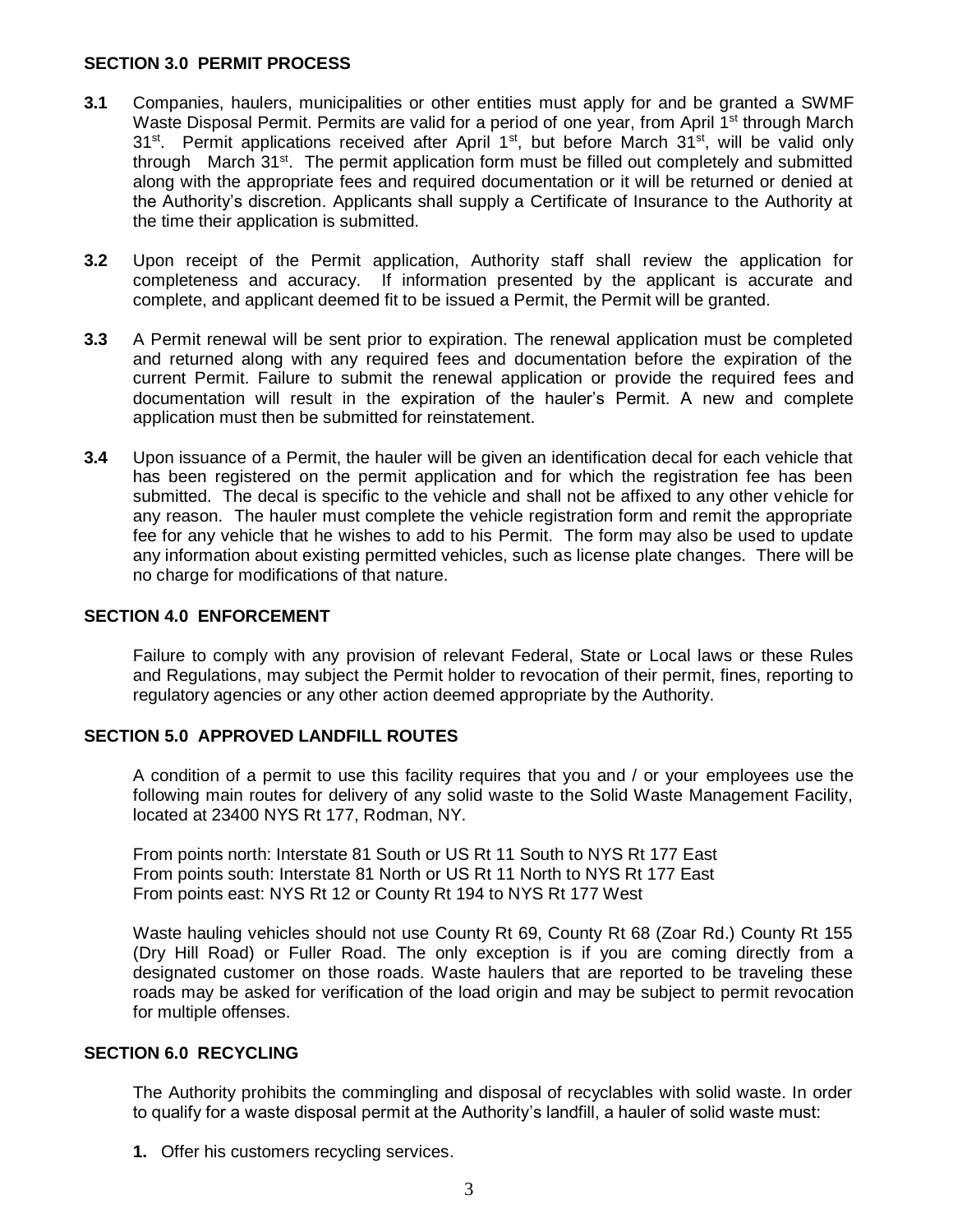- **2.** Inform his customers that they are strictly prohibited from disposing of recyclable materials in their solid waste.
- **3.** Disclose to the Authority how recyclables are collected, where the collected recyclables are disposed of and provide annual tonnages of recyclables collected on the recyclable report form that is included with the permit renewal application. (See sample report form page-17)
- **4.** Loads containing excessive recyclables, as deemed by Authority staff, may be subject to surcharges or rejection of the load.
- **5.** Companies with repeat violations of excessive recyclables in their loads may be subject to revocation of their solid waste disposal permit.
- **6. Permits will not be issued to waste haulers that collect solid waste but do not offer recyclables collection.**

### <span id="page-3-0"></span>**SECTION 7.0 INSURANCE REQUIREMENTS**

*Please submit a current certificate of insurance with this application. Do not send under separate cover.*

The "Certificate(s) of Insurance" to be filed with the application shall be acceptable by the Authority and executed by the representatives of an insurance company duly licensed, authorized and qualified to do business in the State of New York, evidencing that said insurance company has issued liability and property damage insurance policies. The Authority must be listed as certificate holder as listed below and cover the following:

> Development Authority of the North Country Solid Waste Management Facility 23400 New York State Route 177 Rodman, New York 13682

**1.** All motor vehicles owned or operated by the applicant or any other person, firm, or corporation employed by the applicant.

#### **(Automobile Liability Insurance-combined limits \$1,000,000)**

**2.** General liability protection covering applicant's business operations and premises protecting the public and any person from personal injuries or property damages occasioned by acts or omissions of the applicant, his or her agents, and employees.

**(General Liability Insurance-\$1,000,000)** *The Development Authority of the North Country must be listed as additional insured*

The "Certificate(s)" *shall remain in effect for the term of the permit* and shall provide that written notice shall be given to the Development Authority of the North Country at least thirty (30) days prior to any change in the conditions of the certificate or any expiration or cancellation thereof.

#### *\*\*Important\*\**

*It is the responsibility of the permitted hauler to ensure that a current certificate of insurance is sent to the Solid Waste Management Facility upon renewal of your insurance policy. This may or may not coincide with the renewal date of your permit. Haulers will not be allowed to enter the facility if their certificate(s) have expired, if the Authority is not listed as certificate holder or additional insured where required or if a cancellation notice is received without being followed by a reinstatement notification.*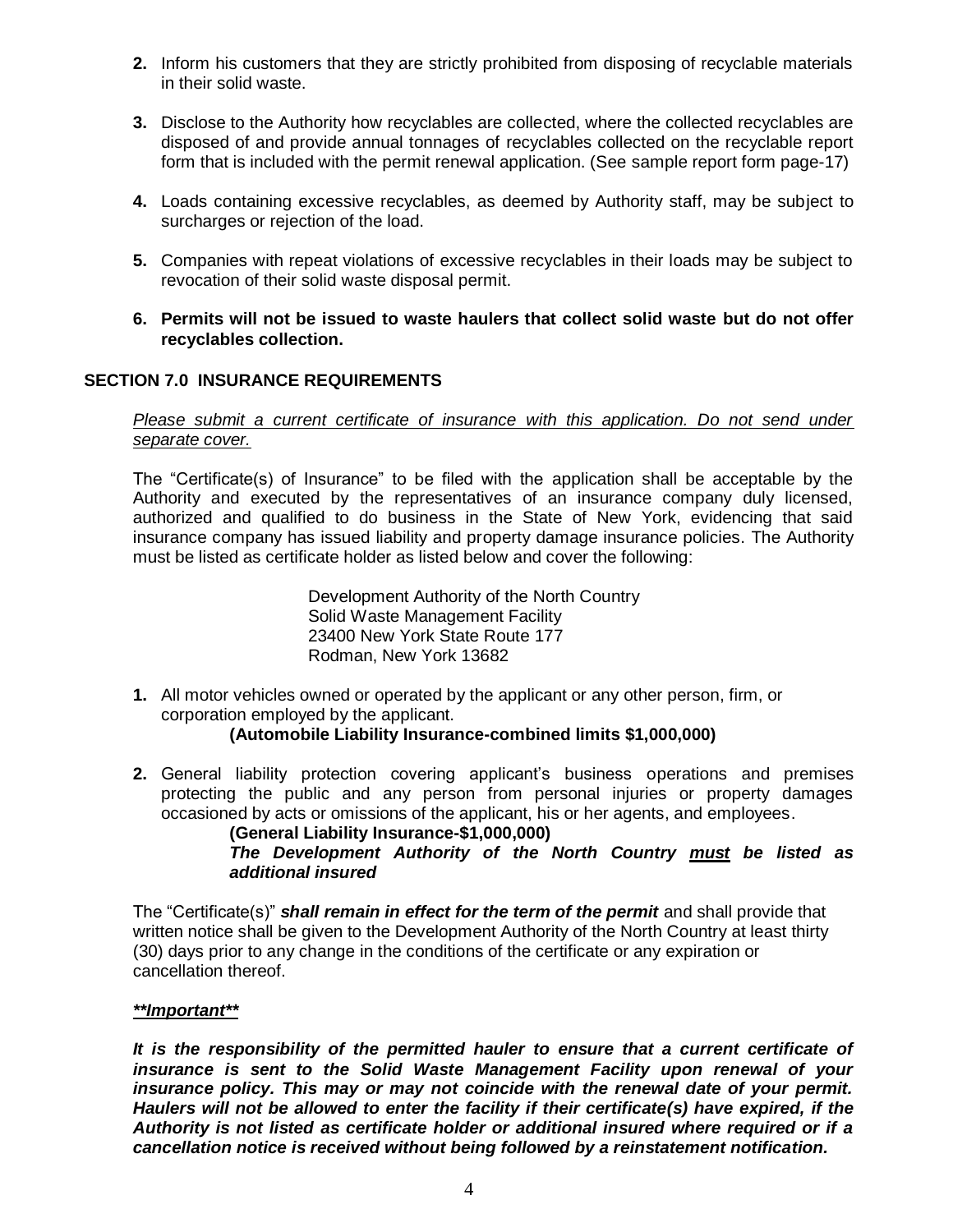**These rules and regulations apply to the disposal of all solid waste at the Development Authority of the North Country's (the Authority) Solid Waste Management Facility (SWMF), Rodman, NY. In addition, the provisions of Local Law\_\_\_ of\_\_\_for Jefferson County, Local Law\_\_ of \_\_\_ for Lewis County and Local Law\_\_\_\_of \_\_\_\_for St. Lawrence County (Local laws) shall be applicable to all permits issued hereunder and must be fully complied with by the permit holder.**

#### <span id="page-4-0"></span>**SECTION 8.0 LANDFILL SITE RULES & REGULATIONS**

#### <span id="page-4-1"></span>**8.1 Solid Waste Management Facility Information**

The Solid Waste Management Facility is located at 23400 NYS Rt 177, Rodman, NY. Waste receiving hours are Monday through Friday, from 7:15 AM to 3:00 PM. The facility is closed on the following holidays:

- **1.** New Year's Day
- **2.** Memorial Day
- **3.** Fourth of July
- **4.** Labor Day
- **5.** Thanksgiving Day
- **6.** Christmas Day

Tipping fees are based on weight as determined by the Authority's scales. Rates are determined annually by the Authority Board of Directors. Gate rates and any other applicable charges can be found on the Authority's website, [www.danc.org.](http://www.danc.org/)

#### <span id="page-4-2"></span>**8.2 Vehicle Requirements**

- **1.** Hauler vehicles must be tandem axle or larger and "self-unloading".
- **2.** Vehicles must be equipped with front and rear tow hooks.
- **3.** All loads must be tarped per DEC Law Enforcement Regulations and in a manner such that contains the waste in the vehicle and does not allow escaping litter.
- **4.** Vehicles must be in good repair such that leachate does not discharge from the vehicle except within the active landfill area.
- **5.** All vehicles must be equipped with an audible back up alarm.

**Note: The SWMF has the right to refuse entry to any vehicle that it determines not to be in compliance with these requirements.**

#### <span id="page-4-3"></span>**8.3 Safety Requirements**

- **1.** Drivers and other personnel **must wear approved high visibility safety attire** at all times while outside their vehicles in the active landfill area. Approved apparel is a minimum of a safety vest that is reflective / high visibility **meeting ANSI/SEA 107-1999 standards.**
- **2.** Drivers and other personnel are required to wear hardhats at all times while outside their vehicles in the active landfill area.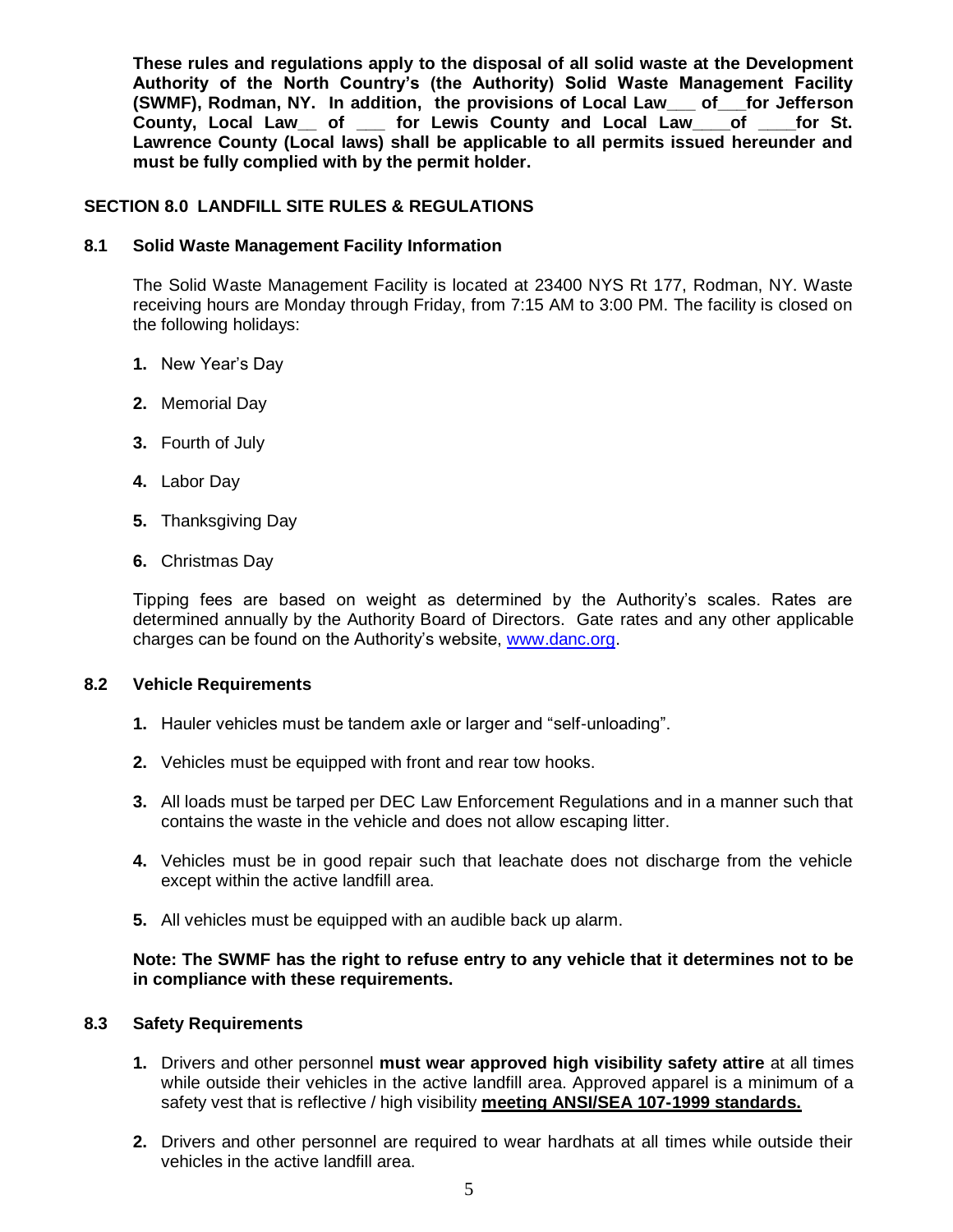- **3.** All vehicles are required to have a working CB radio to enable communication with SWMF operations personnel. SWMF personnel monitor Channel 2. No cursing or other foul language will be tolerated on CB or SWMF radios.
- **4.** Backup alarms must be in working condition.
- **5.** When entering the active landfill area, drivers will stop at the point where indicated by signage. The driver **will not** proceed to the tipping floor until he has been notified by SWMF operations personnel (on the CB radio) to do so.
- **6.** The use of cell phones, walkmans, or any other non-authorized audio equipment while operating any motor vehicle is prohibited on Authority property. CB use is permitted in the active landfill area for communication with operators *only when the vehicle is not moving*.
- **7. No smoking** is allowed in the active landfill area.
- **8.** Drivers must remain with their vehicle while at the SWMF. No person under the age of 16 is permitted outside the vehicle.
- **9.** Spacing between vehicles while dumping is a minimum of 10 feet on either side. Dump trailers should have a minimum of 25 feet on each side of the truck.
- **10.** Drivers should not stand near the rear of the vehicle while unloading. Unless required to operate vehicle unloading controls, drivers should remain in their vehicle at all times at the working face. If necessary to exit the vehicle, drivers should make eye contact with landfill equipment operators or any other vehicle operator before approaching.

#### <span id="page-5-0"></span>**SECTION 9.0 SOLID WASTE MANAGEMENT FACILITY SITE RULES AND REGULATIONS**

- **1.** Site speed limit is 15 mph and is monitored by radar. Drivers exceeding the posted speed limit will be issued a verbal warning for the first offense. For additional offenses, the driver's company may be notified and / or the driver may be barred from the facility.
- **2.** All waste hauling vehicles must weigh in and weigh out. The driver will stop at the spot designated for waste hauling vehicles to wait until the scale clears.
- **3.** No untarping and turnbuckles undone at the scales or prior to the scales.
- **4.** The scale operator will direct traffic flow via a traffic light. When it is the waste hauler's turn to approach the scale, the vehicle must come to a full stop at the bottom of the approach ramp and proceed slowly on the scale.
- **5.** The hauler will supply the scale operator with all the required information about the load that is to be disposed of. This includes the material type, the county from which the waste is coming, and any other information that the scale operator requests. Tipping fees will be billed to the hauling firm unless prior arrangements have been made. Drivers unable to supply the required information about their load will not be allowed to dump until the information can be obtained.
- **6.** All manifests, bills of lading or other written documents about the load will be presented to the scale operator during the inbound process before the driver leaves the scale.
- **7.** Any hauler willfully misrepresenting required information about their load or attempting to deliver other than acceptable waste as defined herein by the SWMF, may be subject to temporary or permanent revocation of their permit.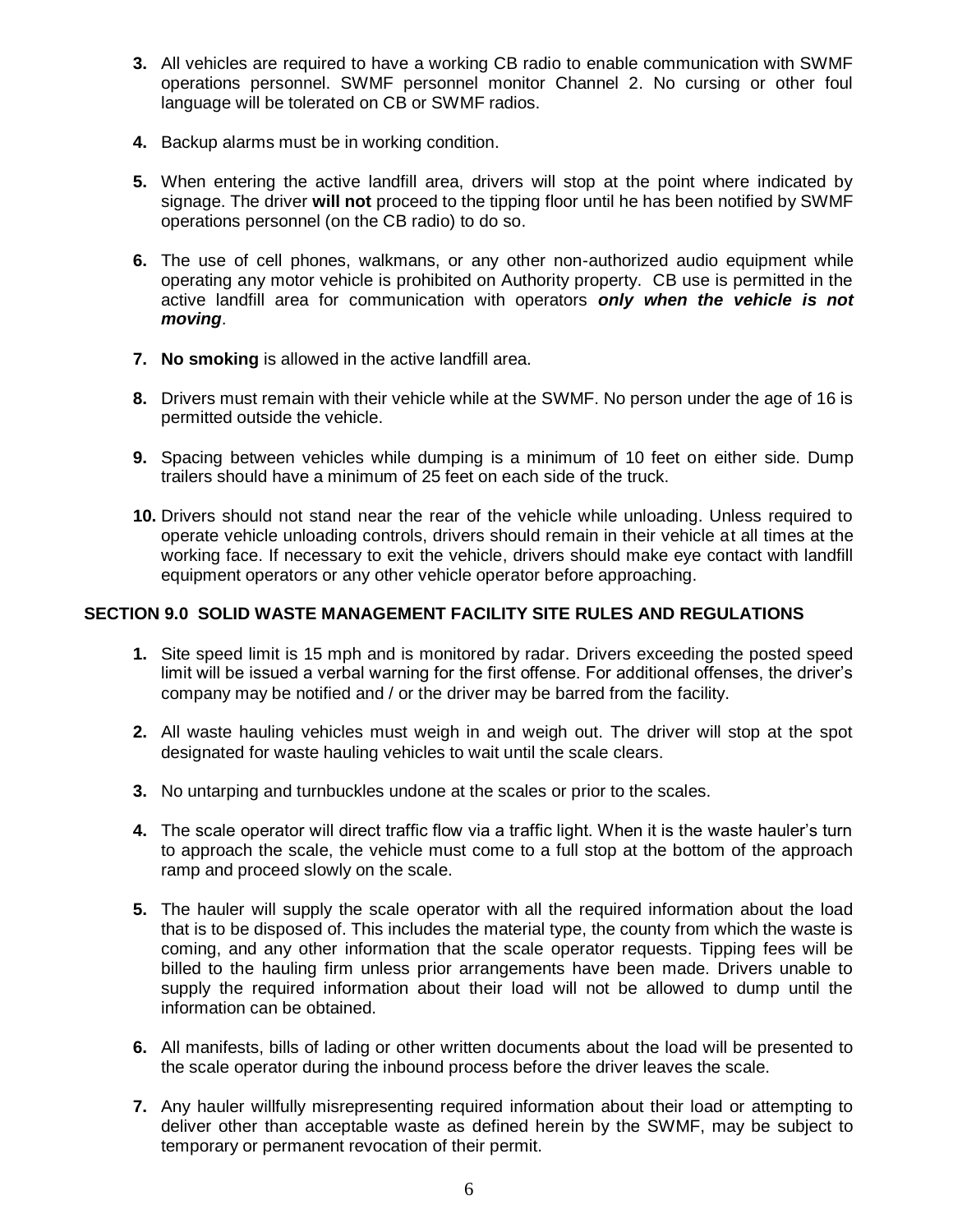- **8.** All loads are subject to inspection by SWMF personnel. If directed, the hauler shall discharge his load in a designated area for verification purposes.
- **9.** The SWMF reserves the right to reject any load containing unacceptable or unauthorized waste. Additionally, SWMF personnel may hold the driver, the vehicle and its contents until representatives of the N.Y.S. Department of Environmental Conservation, or other regulatory agency, has inspected the material. The SWMF may also take any corrective action it deems appropriate, but not limited to, excavating, loading, transporting and disposing the unacceptable waste at proper facilities all at the cost to the hauler. The hauler agrees to assist the SWMF or other legally constituted enforcement agency in efforts to identify the origin of the unacceptable waste.
- **10.** Prohibited materials found within the load may be returned to the hauler.
- **11.** Scavenging of dumped waste will not be permitted at any time.
- **12.** It is the driver's responsibility to be sure that their vehicle is on firm, level ground before dumping.
- **13.** Vehicles must be cleaned out in a designated area such that no debris leaves the vehicle outside the active landfill area.
- **14.** If a hauling vehicle becomes stuck in the landfill, The SWMF will provide assistance under the following conditions: The driver must request assistance, the driver must attach the towing device (chain / cable) to the front or rear tow hooks on his vehicle, the driver shall remain in his vehicle during the retrieval process and apply slight power as the tow devices start to pull, and the SWMF shall not be liable for damages resulting from the retrieval process. The SWMF reserves the right to refuse assistance and require the hauler to obtain professional towing service.
- **15.** There is absolutely no overnight staging of waste on landfill property outside the active landfill area.

#### <span id="page-6-0"></span>**SECTION 10.0 SPECIAL CONDITIONS**

- **1.** Receiving time restrictions may apply to certain materials as deemed necessary by SWMF management.
- **2.** Approved friable asbestos loads, or any other material that may require special handling must be scheduled 24 hours in advance.
- **3.** Asbestos, whether friable or non-friable, that is received and labeled as *asbestos, dangerous* or *hazardous*, or packaged in opaque sealed bags, will be handled and billed as friable asbestos.
- **4.** All asbestos containing material (non-friable) must be identified as such to the scale operator. Although legally transported on the roadway as construction debris, non-friable asbestos will be tracked and handled differently at the landfill.
- **5.** Dig out / unloading assistance for loads that cannot be discharged will be available by SWMF operations. Hauling companies must first complete the SWMF Dig Out / Unloading Assistance Authorization (Page 12). (See SWMF Dig Out / Unloading Assistance Policy-Page 11 for additional information.) A fee for this service may apply. The driver will be required to request and sign for the assistance. Any charges incurred for this service will be indicated on the scale ticket.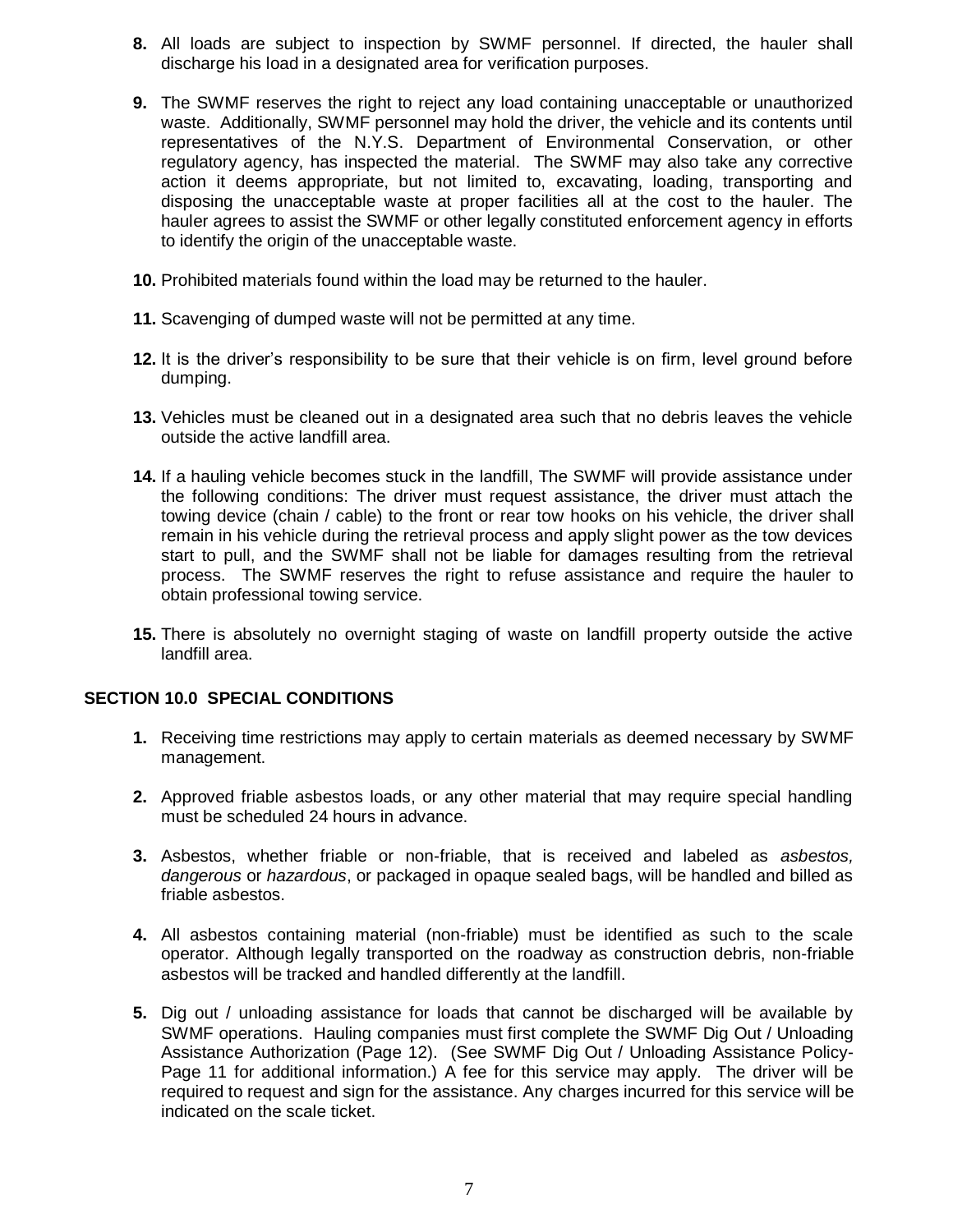**6.** Materials that require special handling and loads containing excessive recyclable materials may be subject to surcharges. A list of materials and the additional charges can be found on the Authority's website, [www.danc.org,](http://www.danc.org/) along with all applicable gate rates.

#### <span id="page-7-0"></span>**SECTION 11.0 WASTE CATEGORIES**

#### <span id="page-7-1"></span>**11.1 Acceptable waste**

The Authority will accept the following for disposal:

Non-hazardous solid waste, including, municipal solid waste, commercial waste, industrial waste, construction and demolition debris, and non-hazardous petroleum contaminated soil and municipal and industrial sludges as approved by Authority staff.

#### <span id="page-7-2"></span>**11.2 Unacceptable waste**

The Authority will not accept the following for disposal:

- **1.** Septic tank pumping
- **2.** Liquid wastes
- **3.** Large dead animals
- **4.** Junked motor vehicles
- **5.** Explosives
- **6.** Pesticides
- **7.** Hot ashes
- **8.** Sealed containers
- **9.** Hazardous wastes as identified in 6NYCRR 360-1.5(b)
- **10.** Ferrous and non-ferrous scrap metal
- **11.** Waste oils
- **12.** Green waste
- **13.** Tires
- **14.** Infectious waste and untreated regulated medical waste
- **15.** Motor vehicle (lead acid) batteries
- **16.** White goods (refrigerators, stoves, air conditioners, etc)
- **17.** Radioactive materials
- **18.** Fluorescent lighting
- **19.** Electronics (computers, monitors, tv's, computer peripherals, etc)
- **20.** Recyclable materials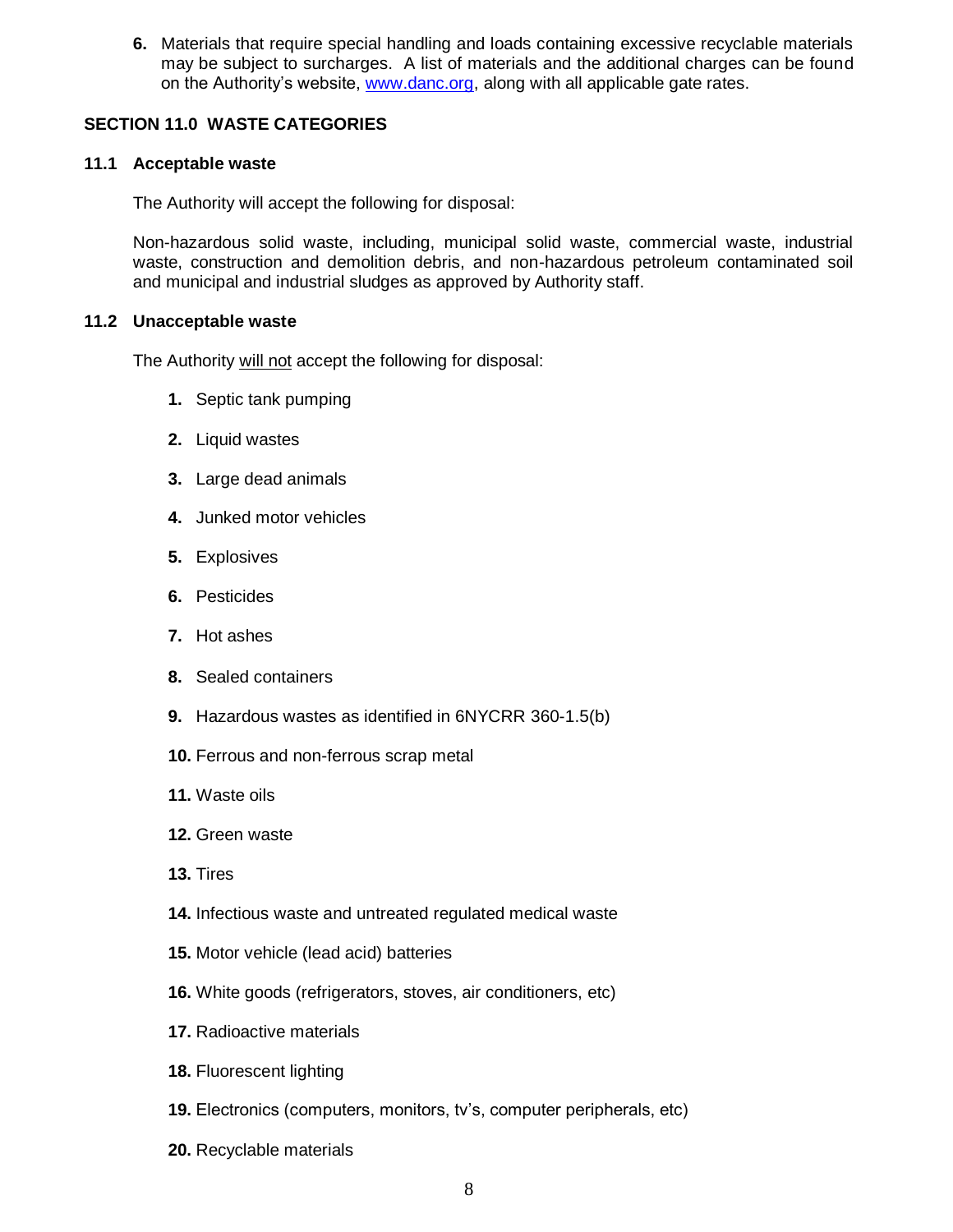#### <span id="page-8-0"></span>**11.3 Special waste**

Any waste that is composed of a material that has the potential to exhibit any characteristic of a hazardous waste as defined in NYCRR Part 371, Section 371.3 and 40 CFR Section 261; ignitibility, corrosivity, reactivity, or toxicity or any waste, due to its composition or origin, requires special handling for disposal. The Authority reserves the right to require analytical testing, Material Data Safety Sheets (MSDS), profile forms or manifests as a condition of acceptance of such wastes. Special wastes require prior approval by qualified Authority staff. Examples of special waste include, but are not limited to: non-hazardous petroleum contaminated soil, industrial and sewage sludges, some industrial wastes and asbestos.

#### <span id="page-8-1"></span>**SECTION 12.0 Unloading Assistance / Dig Out Policy**

All vehicles entering the facility to dispose of waste are required to be self-unloading. When a specific need requires it, assistance to release the load will be provided by Authority staff under the following conditions:

- **1.** The permit holder must have a signed *Unloading Assistance / Dig Out Authorization* form on file with the Authority.
- **2.** The driver must request the assistance after exhausting all reasonable efforts to self unload.
- **3.** The permit holder assumes full liability for any damage to the vehicle or any of its parts during the dig out assistance that is not due to gross negligence on the part of Authority staff performing the dig out.
- **4.** Dig out will only be performed from the rear of the vehicle and any waste not removed from this procedure will be the responsibility of the hauler.
- **5.** The driver will remain in the vehicle during the dig out process.
- **6.** The dig out assistance will be performed in accordance with the working face traffic. Managing traffic flow and tipping floor conditions take precedence over digging out loads.
- **7.** Dig out assistance is not a substitute for vehicles that are in disrepair and cannot selfunload. Any hauler vehicle for which repeated requests are made for unloading assistance due to a mechanical problem may be denied until the vehicle is repaired and in good working order.
- **8.** There will be a charge for unloading assistance / dig out services for loads that do not selfunload. Those charges can be found on our website, [www.danc.org](http://www.danc.org/) along with our gate rates and other surcharges. For any assistance for which there is a charge, the driver will be required to sign, acknowledging that he requested the assistance. The charge for the assistance will be assessed on the scale ticket for the associated transaction.
- **9.** There will be no charge for dig out assistance for frozen loads on days that Authority staff declares a weather day, for which one can reasonably expect incoming loads to be frozen.
- **10.**The Development Authority of the North Country reserves the right to refuse unloading/ dig out assistance at its discretion.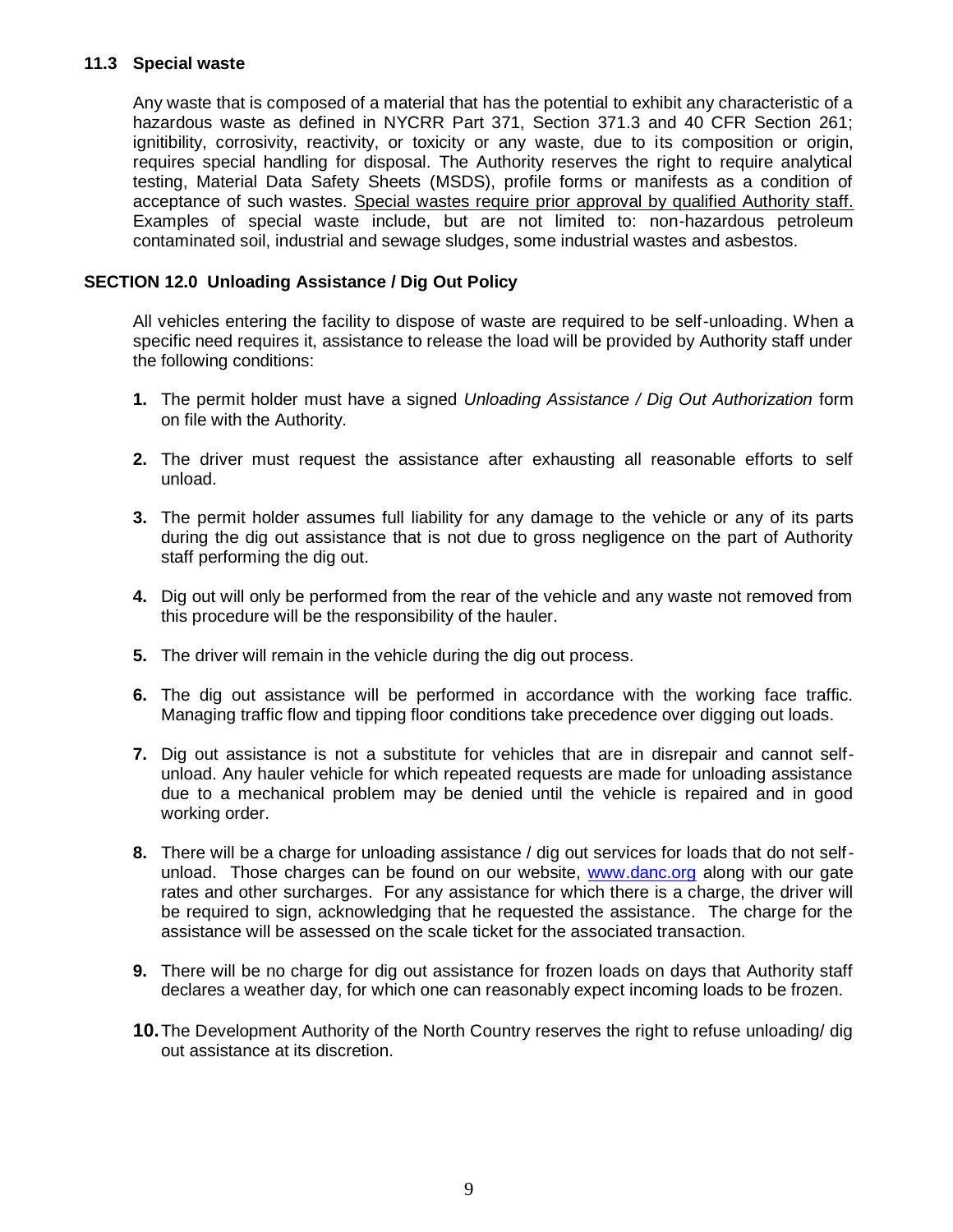#### **Unloading Assistance / Dig Out Authorization Form**

<span id="page-9-0"></span>Please complete and submit with permit application if you wish to authorize unloading assistance / dig outs when requested by the drivers of your company vehicles.

### **Additional charges may apply**

| <b>Company Name</b> | $\cdot$ |
|---------------------|---------|
| Address:            |         |
|                     |         |

I, the contraction of the contraction as owner/agent/authorized representative of the above named organization, do hereby acknowledge the requirements of the Development Authority of the North Country as specified in the Authority's Landfill Site Rules and Regulations to perform unloading assistance / dig outs at the Authority's Solid Waste Management Facility. Furthermore, I will inform our drivers of this agreement and authorize them to initiate the unloading assistance as they deem necessary. I understand that there will be a charge for this service unless told otherwise. This organization holds harmless and releases the Development Authority of the North Country and any agent acting on their behalf, from all liability for any damage caused by the action of providing the unloading assistance. I realize that the personnel performing the assistance will take reasonable precaution to prevent any damage.

| <b>Authorized Signature</b>                              | Date                                                                                                                                                                                                                                               |
|----------------------------------------------------------|----------------------------------------------------------------------------------------------------------------------------------------------------------------------------------------------------------------------------------------------------|
| <b>Printed Name</b>                                      | <b>Title</b>                                                                                                                                                                                                                                       |
|                                                          | Acknowledgement                                                                                                                                                                                                                                    |
| <b>STATE OF NEW YORK</b><br>COUNTY OF <b>EXAMPLE SET</b> | SS:                                                                                                                                                                                                                                                |
| appeared __________                                      | , 20 <sub>, before</sub> me, the undersigned, personally<br>______________________________, personally known to me or proved to me on the<br>basis of satisfactory evidence to be the individual whose name is subscribed to the within instrument |

and acknowledged to me that he/she executed the same in his/her capacity, and that by his/her signature on the instrument, the individual, entity or person upon behalf of which the individual acted. executed the instrument.

> \_\_\_\_\_\_\_\_\_\_\_\_\_\_\_\_\_\_\_\_\_\_\_\_\_\_\_\_\_\_\_\_\_\_ *Notary Public*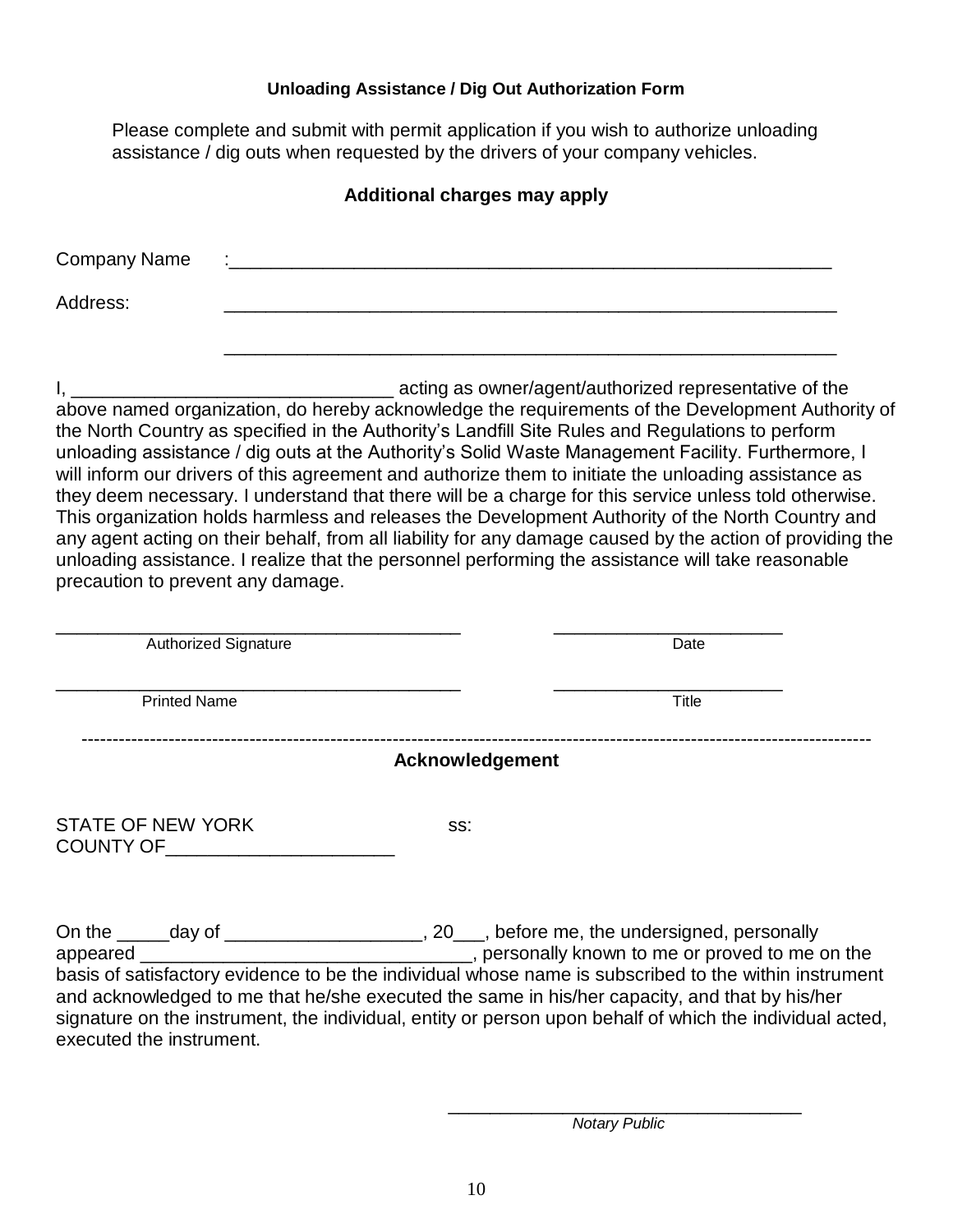#### **Permit Application (Application Fee \$100.00)**

<span id="page-10-0"></span>

|                                                                                                                                            | <b>Official Use Only</b>                                                                           |
|--------------------------------------------------------------------------------------------------------------------------------------------|----------------------------------------------------------------------------------------------------|
| <b>Development Authority</b><br>of the North Country<br><b>Solid Waste Management Facility</b><br><b>Waste Disposal Permit Application</b> | Rec'd Date: Completed Date: COMPLET<br><u> 1989 - Johann Stoff, amerikansk politiker (d. 1989)</u> |
| <b>Part 1: Applicant Information:</b><br>(Please type or print legibly)                                                                    |                                                                                                    |
|                                                                                                                                            |                                                                                                    |
|                                                                                                                                            |                                                                                                    |
|                                                                                                                                            |                                                                                                    |
|                                                                                                                                            |                                                                                                    |
|                                                                                                                                            | Does applicant have a current NYS DEC Part 364 Permit? _______Yes _________No                      |
|                                                                                                                                            | If yes, please attach a copy to this waste disposal permit application                             |

# **Part 2: Organizational Profile**

| Legal Name of Company :___ |                    |                           |                |
|----------------------------|--------------------|---------------------------|----------------|
| Taxpayer ID Number:        |                    |                           |                |
| Type of Business:          | <b>Corporation</b> | Partnership               | Proprietorship |
| - LLC                      | Municipality       | Other (please specify)___ |                |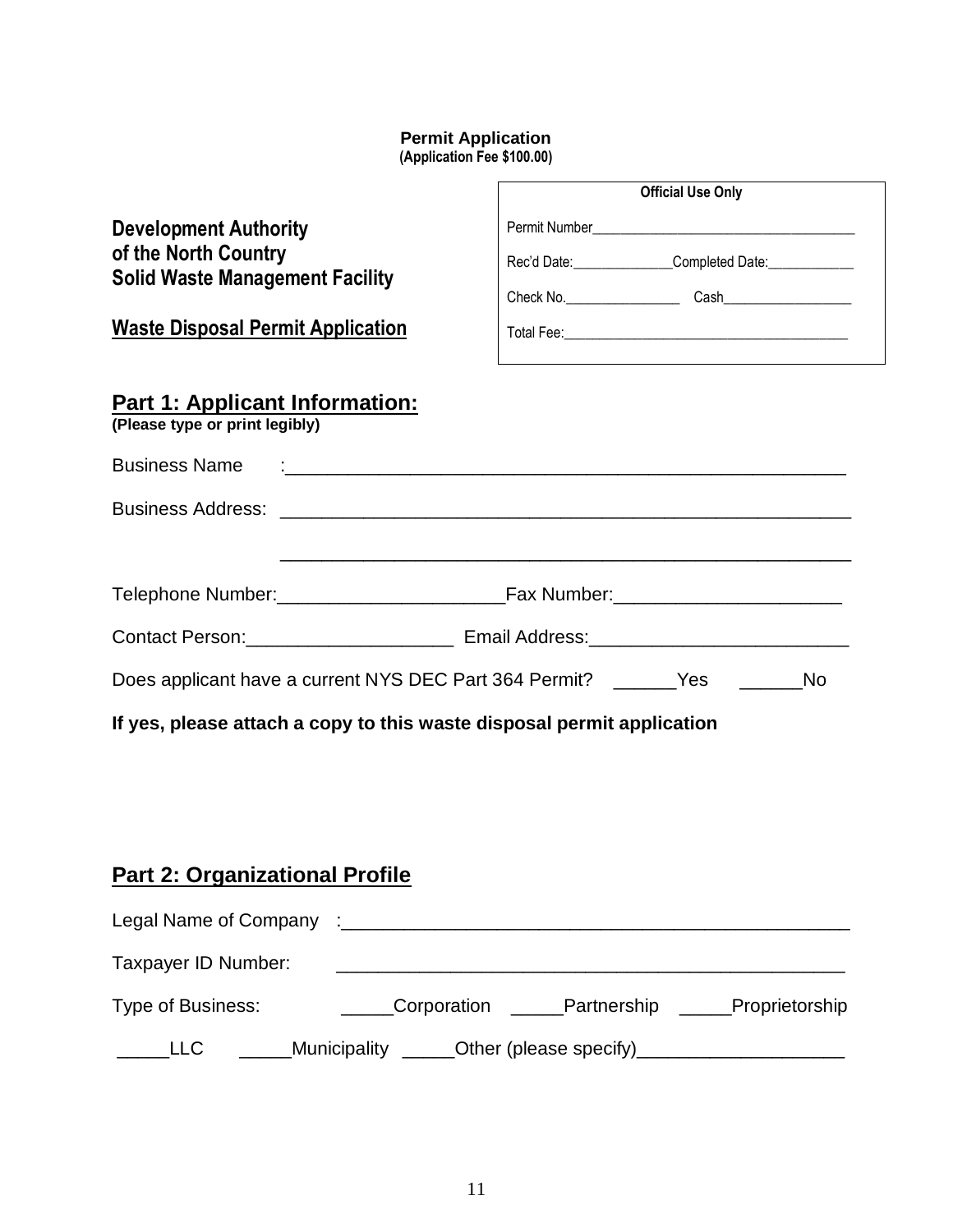### **Part 3: Waste Identification**

**Please identify all types of material or waste for which you are requesting to be permitted for disposal:**

| Municipal Solid Waste (MSW)    | <b>Commercial Solid Waste</b>         |
|--------------------------------|---------------------------------------|
| Industrial Solid Waste*        | <b>Construction/Demolition Debris</b> |
| Municipal / Industrial Sludge* | Contaminated Soil*                    |
| Asbestos*                      | Ash*                                  |
| Other (please specify):        |                                       |

*\*Authorization is required on a per case basis for these materials*.

**For companies that haul municipal, commercial or industrial solid waste, please indicate how recyclables are collected**:

| source separated | dual stream      |
|------------------|------------------|
| single stream    | _other (specify) |

Please list where collected recyclables are disposed of (please list specific site locations)

\_\_\_\_\_\_\_\_\_\_\_\_\_\_\_\_\_\_\_\_\_\_\_\_\_\_\_\_\_\_\_\_\_\_\_\_\_\_\_\_\_\_\_\_\_\_\_\_\_\_\_\_\_\_\_\_\_\_\_\_\_\_\_\_\_\_\_\_\_\_

\_\_\_\_\_\_\_\_\_\_\_\_\_\_\_\_\_\_\_\_\_\_\_\_\_\_\_\_\_\_\_\_\_\_\_\_\_\_\_\_\_\_\_\_\_\_\_\_\_\_\_\_\_\_\_\_\_\_\_\_\_\_\_\_\_\_\_\_\_\_

\_\_\_\_\_\_\_\_\_\_\_\_\_\_\_\_\_\_\_\_\_\_\_\_\_\_\_\_\_\_\_\_\_\_\_\_\_\_\_\_\_\_\_\_\_\_\_\_\_\_\_\_\_\_\_\_\_\_\_\_\_\_\_\_\_\_\_\_\_\_

**Please indicate the counties that you service (and from which you will be disposing of solid waste at the Authority's landfill):**

| Jefferson | ∟ewis | St. Lawrence | Hamilton |
|-----------|-------|--------------|----------|
|-----------|-------|--------------|----------|

 $\overline{a_1}$  ,  $\overline{a_2}$  ,  $\overline{a_3}$  ,  $\overline{a_4}$  ,  $\overline{a_5}$  ,  $\overline{a_6}$  ,  $\overline{a_7}$  ,  $\overline{a_8}$  ,  $\overline{a_9}$  ,  $\overline{a_9}$  ,  $\overline{a_9}$  ,  $\overline{a_9}$  ,  $\overline{a_9}$  ,  $\overline{a_9}$  ,  $\overline{a_9}$  ,  $\overline{a_9}$  ,  $\overline{a_9}$  ,

\_\_\_\_Other-Requires Pre-Authorization (please specify):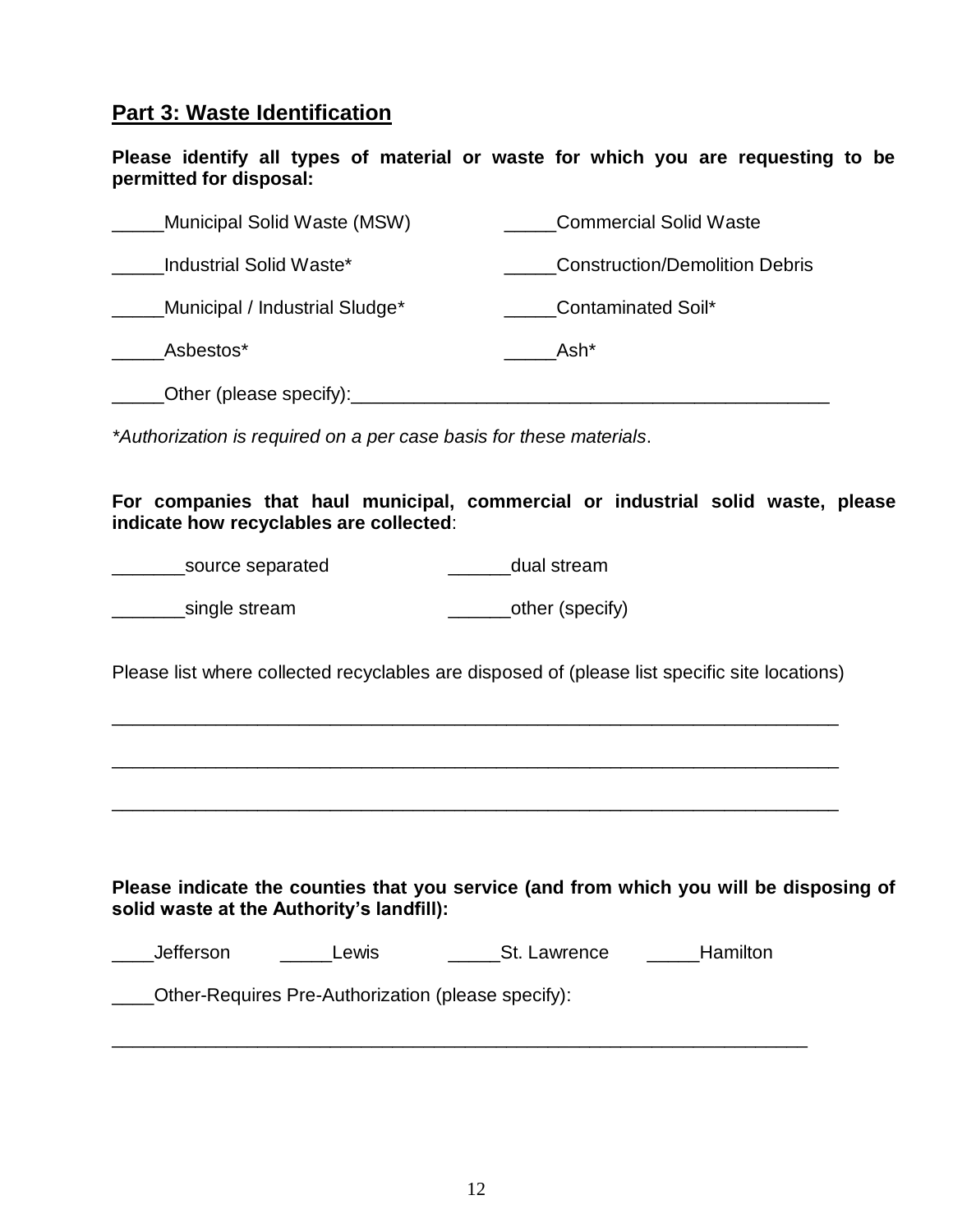# **Part 4: Industrial Waste Identifications (if applicable)**

Industrial waste means solid waste generated by manufacturing or industrial processes. (See 6NYCRR Part 360-1.2(b)(87) for examples of such wastes.)

Please identify all industrial customers for which you provide waste disposal services. Include a description of the industrial wastes generated by each customer. A completed industrial waste profile form must be approved and on file for each generator. Analytical testing or Material Safety Data Sheets (MSDS) may be required for approval.

**An Industrial Waste Profile is available for download from our website, [www.danc.org](http://www.danc.org/) A completed profile and any requested MSDS or analytical testing must accompany the profile in order to consider the material for disposal. All industrial waste must be preapproved prior to disposal.**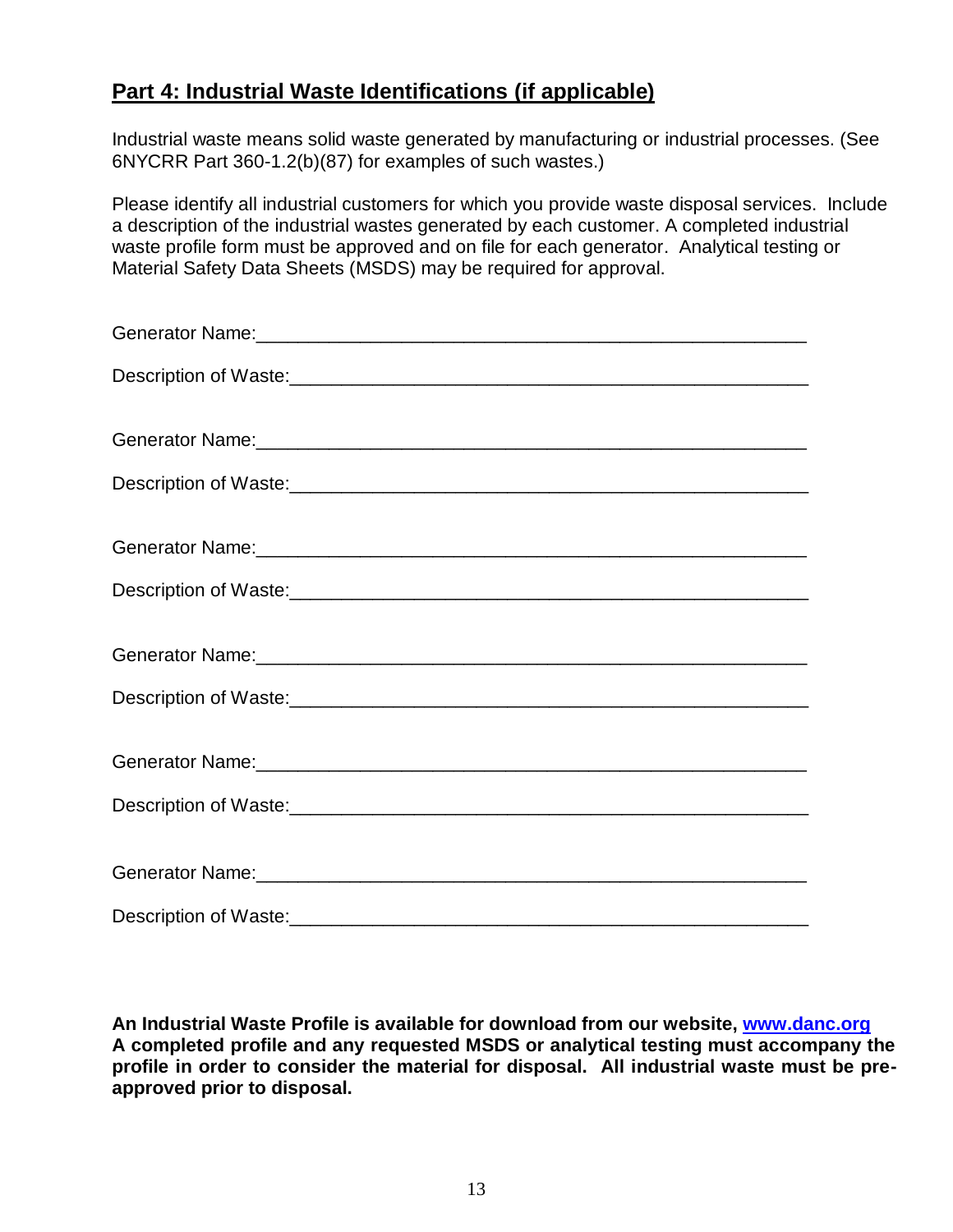### **Part 5: Vehicle Information**

Please list all vehicles that you wish to permit. Vehicles must be registered to the applicant. An identification decal will be issued for all listed vehicles and must be affixed to that vehicle upon entry to the landfill. Tractors and trailers must be registered separately.

### **\$10.00 charge for each registered vehicle.**

|                         | <b>Vehicle</b><br>Type* | <b>Vehicle Year &amp; Make</b> | <b>License</b><br>Plate # | Capacity<br>(Cu Yds) | VIN# | <b>DANC ID#</b><br>Internal use only |
|-------------------------|-------------------------|--------------------------------|---------------------------|----------------------|------|--------------------------------------|
| 1                       |                         |                                |                           |                      |      |                                      |
| $\mathbf{2}$            |                         |                                |                           |                      |      |                                      |
| $\overline{\mathbf{3}}$ |                         |                                |                           |                      |      |                                      |
| $\overline{\mathbf{4}}$ |                         |                                |                           |                      |      |                                      |
| $\overline{\mathbf{5}}$ |                         |                                |                           |                      |      |                                      |
| $6\phantom{1}6$         |                         |                                |                           |                      |      |                                      |
| $\overline{\mathbf{7}}$ |                         |                                |                           |                      |      |                                      |
| ${\bf 8}$               |                         |                                |                           |                      |      |                                      |
| $\overline{9}$          |                         |                                |                           |                      |      |                                      |
| 10                      |                         |                                |                           |                      |      |                                      |
| 11                      |                         |                                |                           |                      |      |                                      |
| 12                      |                         |                                |                           |                      |      |                                      |
| 13                      |                         |                                |                           |                      |      |                                      |
| 14                      |                         |                                |                           |                      |      |                                      |
| 15                      |                         |                                |                           |                      |      |                                      |
| 16                      |                         |                                |                           |                      |      |                                      |
| 17                      |                         |                                |                           |                      |      |                                      |
| 18                      |                         |                                |                           |                      |      |                                      |
| 19                      |                         |                                |                           |                      |      |                                      |
| 20                      |                         |                                |                           |                      |      |                                      |
| $\overline{21}$         |                         |                                |                           |                      |      |                                      |
| 22                      |                         |                                |                           |                      |      |                                      |
| 23                      |                         |                                |                           |                      |      |                                      |
| $\overline{24}$         |                         |                                |                           |                      |      |                                      |
| $\overline{25}$         |                         |                                |                           |                      |      |                                      |
| 26                      |                         |                                |                           |                      |      |                                      |
| 27                      |                         |                                |                           |                      |      |                                      |
| 28                      |                         |                                |                           |                      |      |                                      |
| 29                      |                         |                                |                           |                      |      |                                      |
| 30                      |                         |                                |                           |                      |      |                                      |

**\*Vehicle Type** 

**Dump truck (DT) Rolloff (R/O) Frontload(FL) Rearload(RL) Sideload(SL) Tractor(TR) Trailer(TRL)**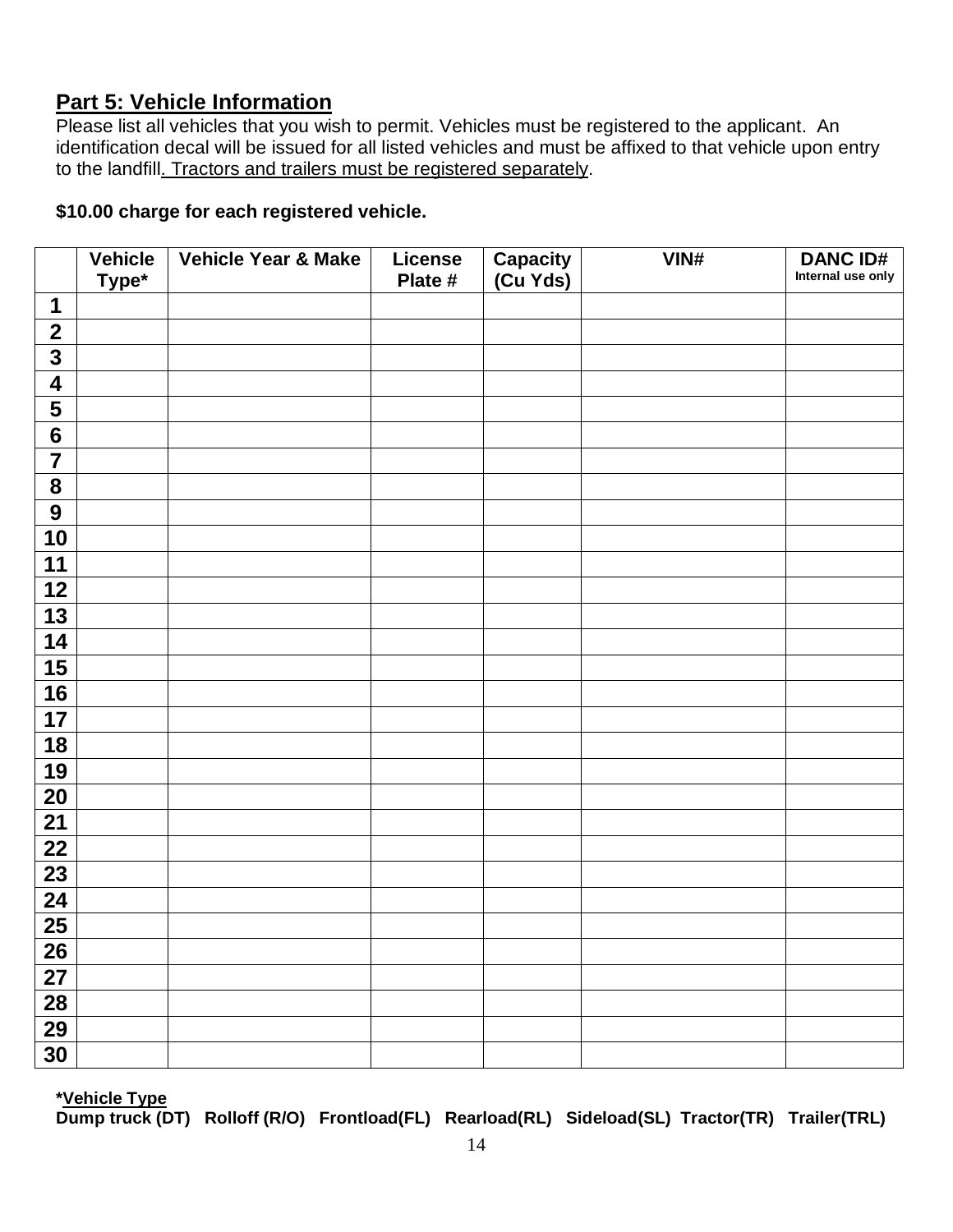# **Part 6: Application Fees**

Permit Fee (includes credit application processing): **\$ 100.00**

Vehicle Registration Fee: Number of Vehicles \_\_\_\_\_\_\_\_at \$10.00 per vehicle **\$ \_\_\_\_\_\_**

**Total Fees Due: \$ \_\_\_\_\_\_**

Please make check payable to "Development Authority of the North Country" and submit with completed application.

**Incomplete applications, applications submitted without permit fee and applications submitted without required certificates of insurance will not be processed.**

# **Part 7: Certification**

In compliance with the Terms and Conditions of the Development Authority of the North Country's Solid Waste Disposal Permit Rules and Regulations,

I, \_\_\_\_\_\_\_\_\_\_\_\_\_\_\_\_\_\_\_\_\_\_\_\_\_\_\_\_\_\_\_\_\_, acknowledge that I have read and am familiar with:

The Authority's Permit and Site Rules and Regulations

\_\_\_The Local Laws of the Counties from which I have applied to haul waste from

\_\_\_Flow control legislation in the applicable Counties

I hereby agree to operate in accordance with such requirements in the event a permit is issued. I also affirm that the statements made on the permit application form including any attached papers are true, and that I am aware that knowingly filing false statements is subject to persecution under the Penal Law.

Accepted and Agreed to:

By: \_\_\_\_\_\_\_\_\_\_\_\_\_\_\_\_\_\_\_\_\_\_\_\_\_\_\_\_\_\_\_\_\_\_\_\_\_

Principal or Owner (Print Name)

 \_\_\_\_\_\_\_\_\_\_\_\_\_\_\_\_\_\_\_\_\_\_\_\_\_\_\_\_\_\_\_\_\_\_\_\_\_ Signature

 \_\_\_\_\_\_\_\_\_\_\_\_\_\_\_\_\_\_\_\_\_\_\_\_\_\_\_\_\_\_\_\_\_\_\_\_\_ Title

 \_\_\_\_\_\_\_\_\_\_\_\_\_\_\_\_\_\_\_\_\_\_\_\_\_\_\_\_\_\_\_\_\_\_\_\_\_ Date

*Approval of this information does not relieve the applicant of responsibility of complying with any other applicable Local, State or Federal Regulations.*